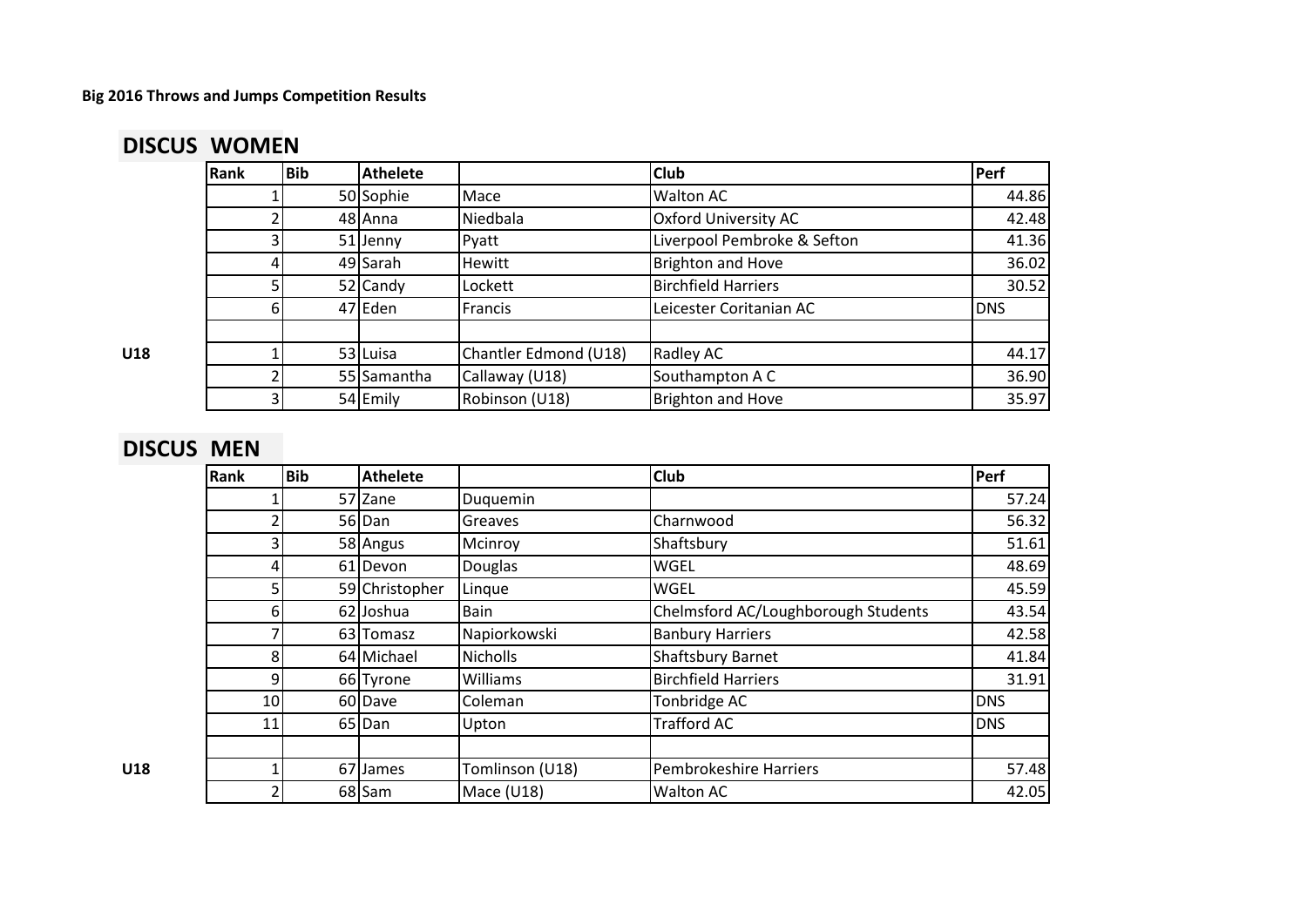| High Jump    | Pool A |            |            |                  |                               |            |
|--------------|--------|------------|------------|------------------|-------------------------------|------------|
| <b>WOMEN</b> | Rank   | <b>Bib</b> |            | <b>Athelete</b>  | <b>Club</b>                   | Perf       |
|              |        |            | 124 Bethan | Partridge        | Birchfield                    | 1.79       |
|              |        |            | 13 Ada'ora | Chigbo           | <b>North Somerset</b>         | 1.74       |
|              |        |            | 94 Bethan  | <b>Siddons</b>   | <b>Havering AC</b>            | 1.74       |
|              |        |            | 87 Emily   | <b>Borthwick</b> | Wigan & District Harriers AC  | 1.71       |
|              |        |            | 90 Laura   | Armorgie         | <b>Herts Phoenix</b>          | 1.68       |
|              |        |            | 92 Hannah  | <b>Tapley</b>    | Worcester AC                  | 1.51       |
|              |        |            | 91 Laura   | Zialor           | <b>Marshall Milton Keynes</b> | <b>DNS</b> |

| High Jump    | Pool B |            |               |                 |                                      |            |
|--------------|--------|------------|---------------|-----------------|--------------------------------------|------------|
| <b>WOMEN</b> | Rank   | <b>Bib</b> |               | <b>Athelete</b> | Club                                 | Perf       |
|              |        |            | 86 Georgia    | Parris          | Nuneaton                             | 1.71       |
|              |        |            | 103 Daniella  | Hankins         | <b>Bedford and County</b>            | 1.68       |
|              |        |            | 102 Olivia    | Jones           | <b>Birchfield</b>                    | 1.68       |
|              |        |            | 96 Lillie     | Franks          | Crawley AC                           | 1.65       |
|              |        |            | 97 Phoebe     | Harland         | <b>Birchfield Harriers</b>           | 1.65       |
|              | 6      |            | 100 Annabelle | <b>Bates</b>    | Thames Valley Harriers/Cambridge Uni | 1.65       |
|              |        |            | 95 Emma       | Sherwood        | Dudley & Stourbridge                 | 1.61       |
|              | 8      |            | 99 Megan      | Porter          | Peterborough AC                      | 1.61       |
|              | 9      |            | 104 Chloe     | Preston         | <b>Birchfield Harriers</b>           | 1.57       |
|              | 10     |            | 101 Becky     | Owen            | Brighton and Hove AC                 | 1.57       |
|              | 11     |            | $109$ Amy     | Beauchamp       | Enfield & Haringey                   | 1.39       |
|              | 12     |            | 106 Harriet   | Fenton          | Peterborough AC                      | 1.39       |
|              | 13     |            | 105 Amelia    | Macdonald       | <b>Enfield and Haringey</b>          | <b>DNS</b> |
|              | 14     |            | 107 Charlotte | Malton          | <b>Belgrave Harriers</b>             | <b>DNS</b> |
|              | 15     |            | 108 Jessica   | Smith           | <b>Enfield and Haringey</b>          | <b>DNS</b> |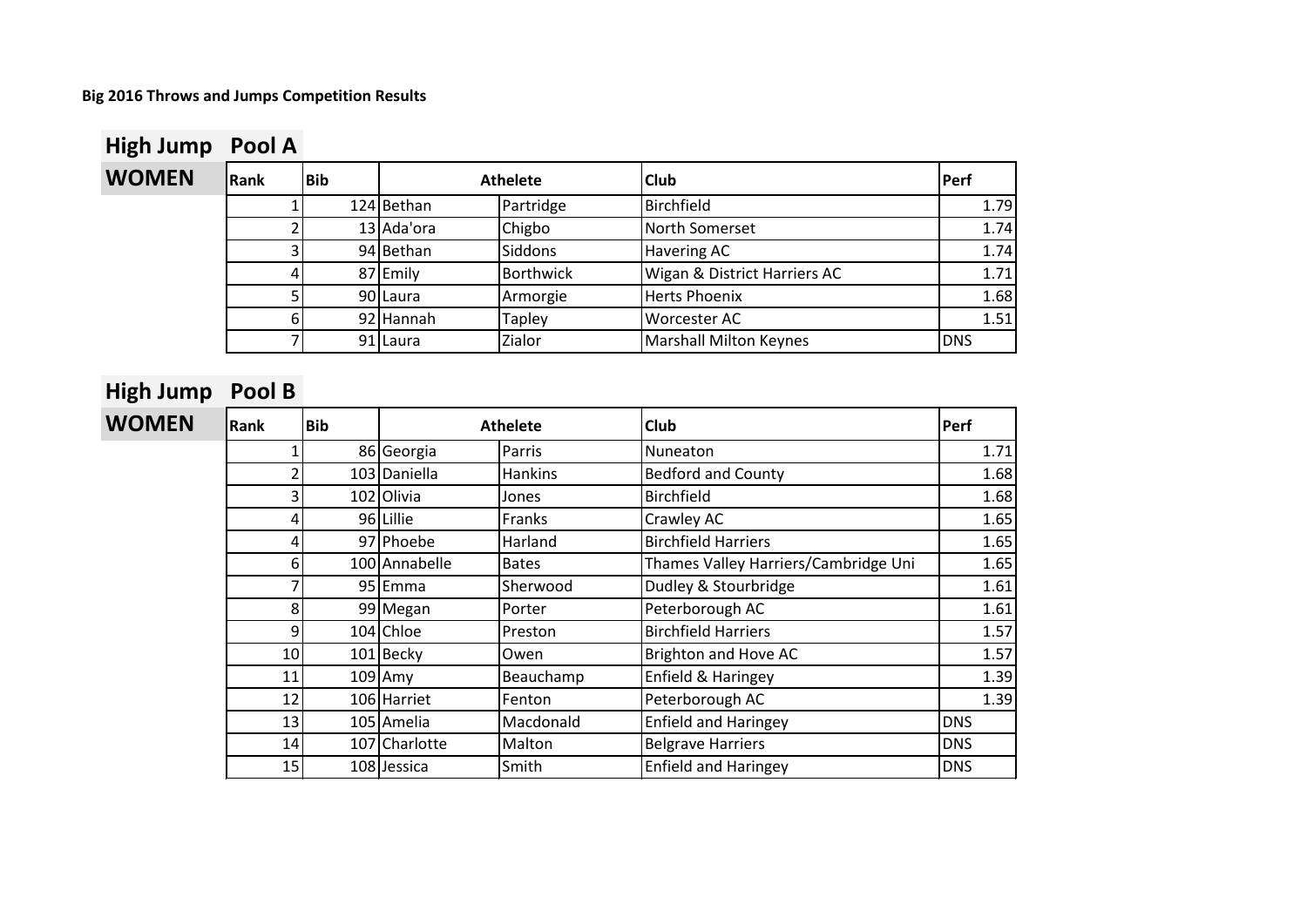# **High Jump Pool A**

| <b>MEN</b> | <b>Rank</b> | <b>Bib</b> |                | <b>Athelete</b> | <b>Club</b>                | <b>Perf</b> |
|------------|-------------|------------|----------------|-----------------|----------------------------|-------------|
|            |             |            | 85 Benjamin    | Saunders        | <b>Birchfield Harriers</b> | 1.92        |
|            |             |            | 89 Stephan     | <b>Baker</b>    | <b>Birchfield Harriers</b> | 1.74        |
|            |             |            | 98 Andy        | <b>I</b> Reeves | Rugby & Northampton        | 1.71        |
|            |             |            | 93 Christopher | <b>Hewlett</b>  | <b>Birchfield Harriers</b> | 1.68        |

# **High Jump Pool B**

| <b>MEN</b> | <b>Rank</b>     | Bib       | <b>Athelete</b> |                 | <b>Club</b>                 | Perf |
|------------|-----------------|-----------|-----------------|-----------------|-----------------------------|------|
|            |                 |           | 111 Matt        | Watson          | Southampton AC              | 2.05 |
|            |                 |           | $113$ Adam      | Jones           | Southampton                 | 2.05 |
|            |                 |           | 112 Matthew     | Ashley          | <b>Notts AC</b>             | 2.01 |
|            |                 |           | 118 Scott       | Webster         | WGEL                        | 1.95 |
|            |                 |           | 116 Curtis      | Wood            | Cambridge and Coleridge     | 1.93 |
|            | 6               |           | 110 James       | Taylor          | Charnwood AC                | 1.91 |
|            |                 |           | 120 Russell     | Waterson        | WSE&H                       | 1.91 |
|            |                 | $115$ Joe |                 | Winn            | <b>Thurrock Harriers</b>    | 1.89 |
|            | 9               |           | 114 Adam        | Lubin           | <b>Birchfield Harriers</b>  | 1.89 |
|            | 10              |           | 123 Luke        | Quinn           | <b>WSEH</b>                 | 1.86 |
|            | 11              |           | 122 Christopher | Little          | Cambridge University AC     | 1.86 |
|            | 12 <sub>1</sub> |           | 121 Harry       | <b>Baker</b>    | Horsham Blue Star Harriers  | 1.83 |
|            | 13              |           | 117 Paul        | <b>Neale</b>    | <b>Enfield and Haringey</b> | 1.83 |
|            | 14              |           | 88 Harry        | Rienecker-Found | Brighton                    | 1.71 |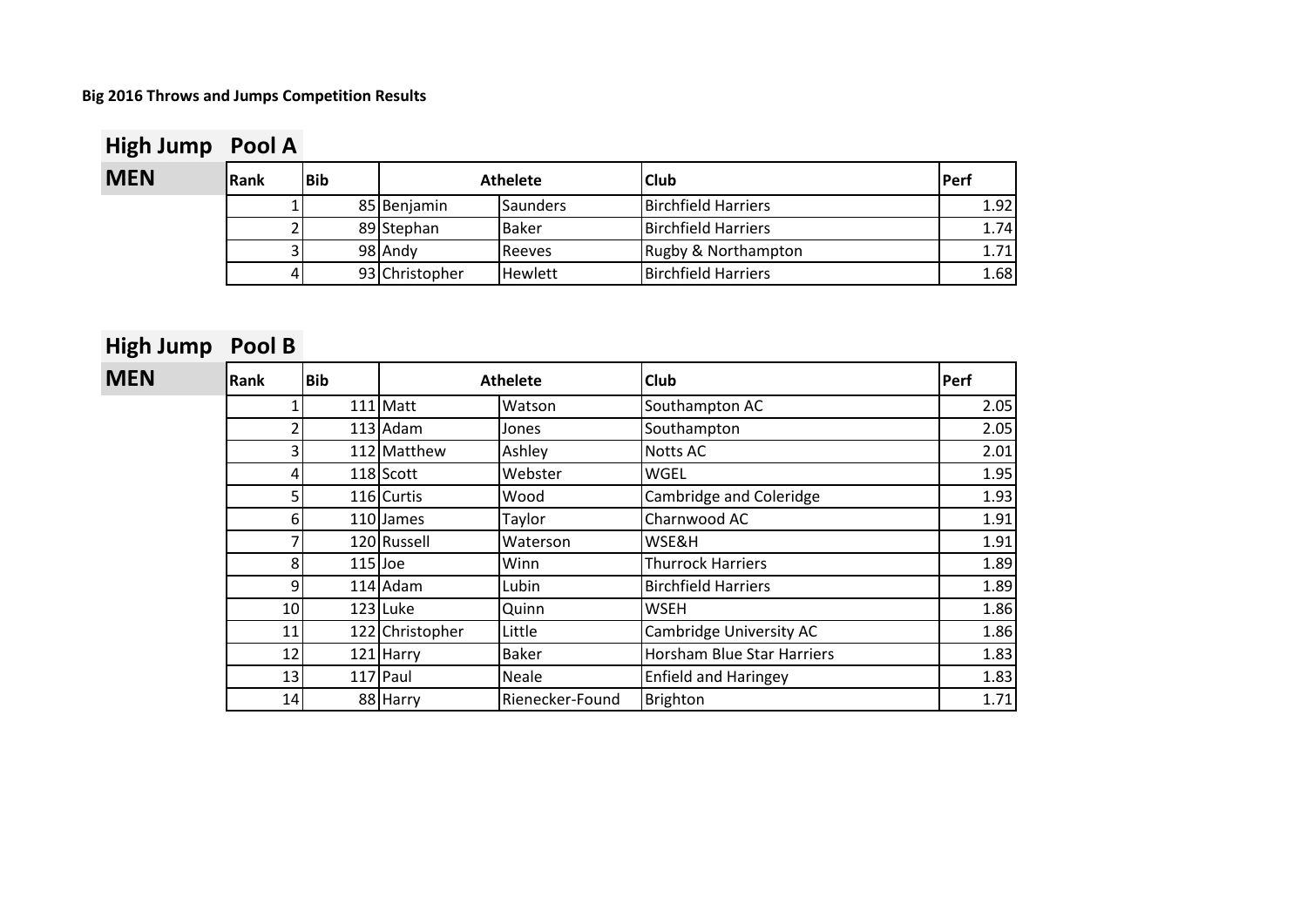# **High Jump Pool C**<br>**MEN** Rank

| <b>MEN</b> | <b>Rank</b> | Bib | <b>Athelete</b> |         | <b>Club</b>                   | Perf       |
|------------|-------------|-----|-----------------|---------|-------------------------------|------------|
|            |             |     | 126 David       | Smith   | Giffnock North                | 2.17       |
|            |             |     | 127 Matt        | Roberts | N.E.B.                        | 2.14       |
|            |             |     | $129$ Rory      | Dwyer   | Stratford upon Avon AC        | 2.11       |
|            |             |     | 135 Joel        | Khan    | <b>Worcester AC</b>           | 2.07       |
|            |             |     | 132 Christopher | Mann    | <b>Bolton United Harriers</b> | 2.03       |
|            |             |     | 131 William     | Grimsey | Enfield & Haringey            | 2.03       |
|            |             |     | $133$ Ryan      | Webb    | Wimborne AC                   | 1.93       |
|            |             |     | 125 Barry       | Pender  | Sale Harriers                 | <b>DNS</b> |
|            |             |     | 130 Tom         | Gale    | Team Bath AC                  | <b>DNS</b> |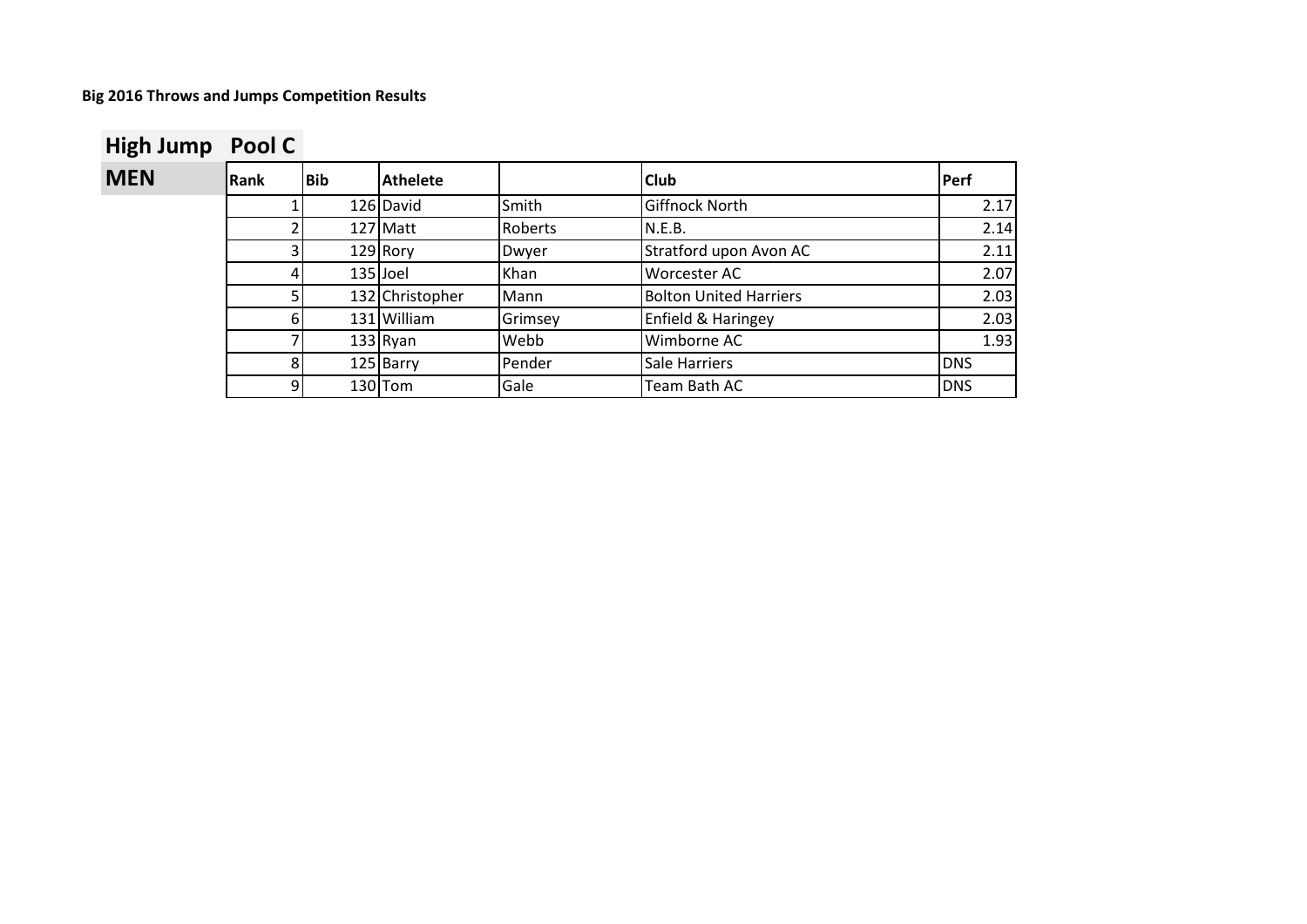# **Long Jump Pool A**

# $WOMEN$

| Rank | <b>Bib</b> |            | <b>Athelete</b> | Club                             | Perf       | Wind (m/s) |
|------|------------|------------|-----------------|----------------------------------|------------|------------|
|      | 2          | Eavion     | Richardson      | Shaftesbury Barnet               | 5.65       | 1.2        |
| 2    |            | 5 Moe      | Sasegbon        | <b>Stevenage and North Herts</b> | 5.62       | 2.5        |
| 3    |            | 8 Kiara    | Reddingius      | Curtin Athletics (Australia)     | 5.47       | 2.2        |
| 4    |            | 12 Devon   | Weymont         | Sale Harriers                    | 5.43       | 1.6        |
| 5    |            | 10 Hannah  | Waring          | Cambridge and Coleridge AC       | 5.30       | 0.5        |
| 6    |            | 6 Stefanie | Reid            | Charnwood                        | 5.25       | 2.2        |
| 7    |            | 16 Amelia  | Macdonald       | <b>Enfield and Haringey</b>      | 5.19       | 1.9        |
| 8    |            | 7 Nicole   | Parcell         | THE HAWCS                        | 5.17       | 0.8        |
| 9    |            | Sarah      | Abrams          | Blackheath & Bromley AC          | 5.09       | 1.6        |
| 10   |            | 15 Caitlin | Harding         | Leicester Coritanian AC          | 5.04       | 0.4        |
| 11   |            | 9 Izzy     | Wedderburn      | Bournemouth                      | 4.90       | 2.7        |
| 12   |            | 11 Mary    | Martin          | Enfield & Haringey               | 4.84       | 1.6        |
| 13   |            | 4 Laura    | Andrews         | Cambridge University AC          | 4.56       | 1.5        |
| 14   |            | 14 Kierra  | Grant           | Luton AC                         | 4.35       | $1.0\,$    |
| 15   |            | 3 Alice    | Hopkins         | Radley A C                       | <b>DNS</b> | 0          |
| 16   |            | 13 Ada'ora | Chigbo          | N Somerset                       | <b>DNS</b> | $\pmb{0}$  |

# **Long Jump Pool B**

| <b>WOMEN</b> | <b>Rank</b> | <b>Bib</b> | <b>Athelete</b> |               | <b>Club</b>             | <b>Perf</b> | Wind (m/s)       |
|--------------|-------------|------------|-----------------|---------------|-------------------------|-------------|------------------|
|              |             |            | 42 Sarah        | Warnock       | Edinburgh Athletic Club | 6.13        | 1.61             |
|              |             |            | 44 Eleanor      | <b>Broome</b> | Rugby & Northampton     | 5.89        | 1.4              |
|              |             |            | 43 Kitan        | Elevae        | <b>WGEL</b>             | 5.77        | 0.6              |
|              |             |            | 45 Simi         | Fajemisin     | Oxford City AC          | 5.58        | 2.21             |
|              |             |            | 46 Ebony        | Wake          | Birchfield              | 5.38        | 0.6 <sub>l</sub> |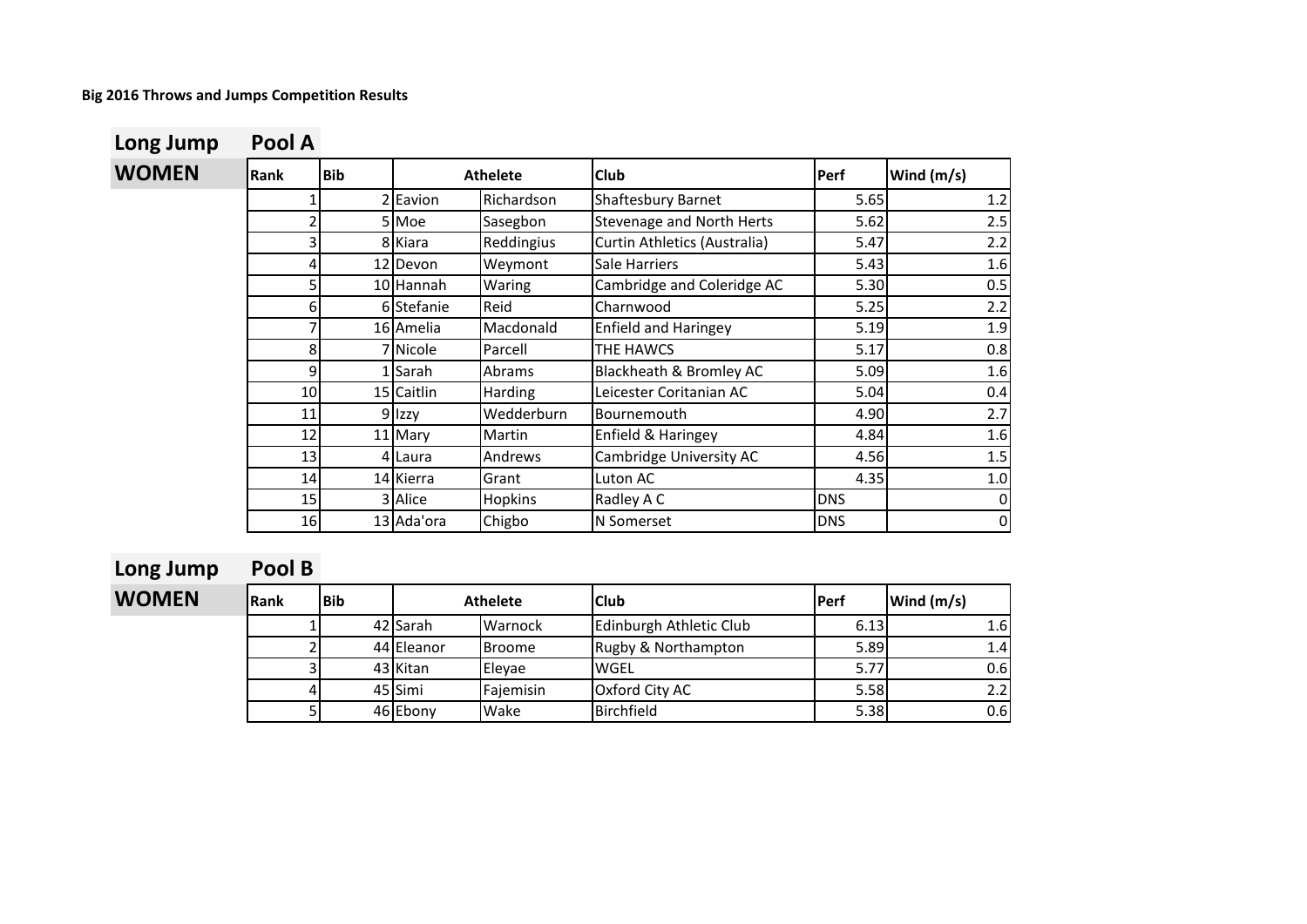| <b>MEN</b> | <b>IRank</b> | <b>Bib</b> |               | <b>Athelete</b> | <b>Club</b>                     | Perf       | Wind $(m/s)$ |
|------------|--------------|------------|---------------|-----------------|---------------------------------|------------|--------------|
|            |              |            | 31 Alexander  | Farquharson     | <b>Coventry Godiva Harriers</b> | 7.70       | 1.8          |
|            |              |            | 22 Bradley    | Pickup          | Newham & Essex Beagles          | 7.52       | 1.8          |
|            |              |            | 19 Tom        | French          | Blackheath&Bromley              | 7.44       | 0.6          |
|            | 4            |            | 20 James      | Lelliott        | Bournemouth                     | 7.40       | 0.9          |
|            | 5            |            | 28 Samuel     | Khogali         | Worcester AC                    | 7.40       | 3.2          |
|            | 6            |            | 26 Patrick    | Sylla           | Bournemouth AC                  | 7.31       | 1.9          |
|            |              |            | 17 Melvin     | Echard          | Altis (USA)                     | 7.29       | 1.5          |
|            | 8            |            | 24 David John | Martin          | Glasgow City AC                 | 7.12       | 1.7          |
|            | 9            |            | 27 Paul       | Ogun            | <b>TVH</b>                      | 7.09       | 1.6          |
|            | 10           |            | 23 Reynold    | Banigo          | Leeds City AC                   | 6.91       | 1.0          |
|            | 11           |            | 29 Anton      | Dixon           | <b>Woodford Green</b>           | 6.87       | 1.8          |
|            | 12           |            | 30 Sam        | Richards        | Cambridge & Coleridge           | 6.58       | 2.4          |
|            | 13           |            | $25$ Ogo      | Anochirionye    | <b>TVH</b>                      | 0          | 0            |
|            | 14           |            | 18 Daniel     | Gardiner        | City of Sheffield               | <b>DNS</b> | 0            |
|            | 15           |            | 21 Scott      | Hall            | Gateshead                       | <b>DNS</b> | 0            |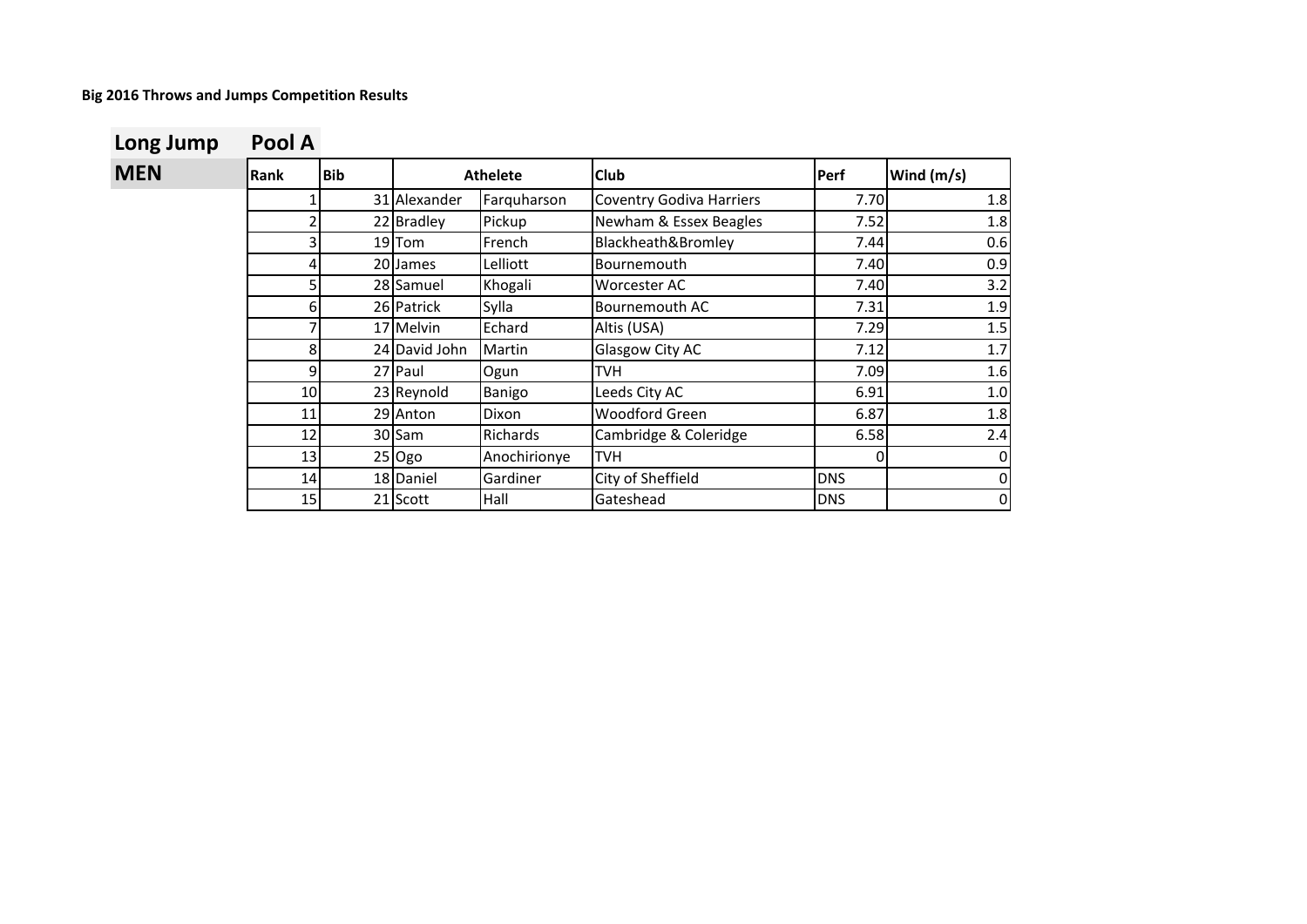| Long Jump | Pool B |  |
|-----------|--------|--|
|-----------|--------|--|

| <b>MEN</b> | <b>IRank</b> | <b>Bib</b> |              | <b>Athelete</b> | <b>Club</b>                | <b>Perf</b> | Wind (m/s) |
|------------|--------------|------------|--------------|-----------------|----------------------------|-------------|------------|
|            |              |            | 32 Joel      | Grenfell        | Peterborough AC            | 6.91        | 1.6        |
|            |              |            | 34 Tobi      | Adeniyi         | Cambridge/Loughborough     | 6.83        | 2.3        |
|            |              |            | 33 Rowan     | Powell          | Leicester Coritainians     | 6.81        | 2.7        |
|            |              |            | 35 Matthew   | Houlden         | Kingston & Poly            | 6.46        | 0.7        |
|            |              |            | 38 John      | Mozobo          | <b>Bedford and County</b>  | 6.38        | 1.6        |
|            | 6            |            | 36 Rob       | Woolgar         | <b>Bournemouth AC</b>      | 5.62        | 0.4        |
|            |              |            | 40 Micheal   | Fennell         | <b>Manchester Harriers</b> | <b>NM</b>   | 2.0        |
|            | 8            |            | 37 Alexander | Macaulay        |                            | 0 DNS       | 0          |
|            | 9            |            | 39 Alex      | <b>Bonnick</b>  | Herne Hill                 | <b>DNS</b>  | 0          |
|            | 10           |            | 41 Tawanda   | <b>Murape</b>   | Bournemouth AC             | <b>DNS</b>  | 0          |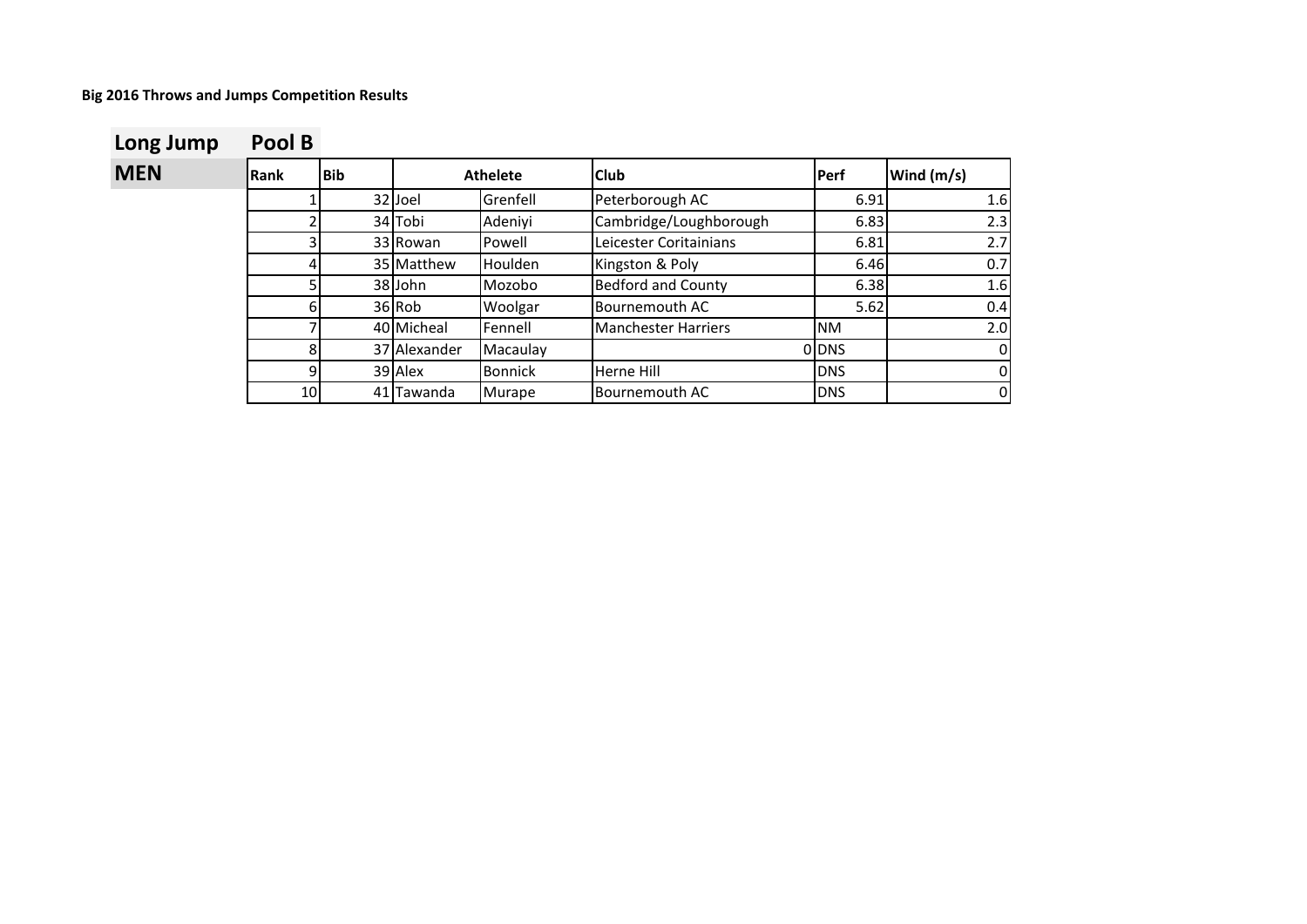# **SHOT WOMEN**

| POOL A | Rank | <b>Bib</b> |            | <b>Athelete</b> | <b>Club</b>             | Perf       |
|--------|------|------------|------------|-----------------|-------------------------|------------|
|        |      |            | 70 Rachel  | Wallader        | <b>WSEH</b>             | 17.23      |
|        |      |            | 71 Simi    | Pam             | Peterborough            | 11.88      |
|        |      |            | 69 Sophie  | Mckinna         | Gydac                   | <b>DNS</b> |
|        |      |            | 47 Eden    | Francis         | Leicester Coritanian AC | <b>DNS</b> |
|        |      |            |            |                 |                         |            |
| U18    |      |            | 74 Gaia    | Osborne (U18)   | City of Portsmouth      | 14.48      |
|        |      |            | 75 Tierney | Augustine (U18) | Nene Valley Harriers    | 12.48      |

# **SHOT WOMEN**

| POOL B | Rank | <b>Bib</b> |            | <b>Athelete</b> | <b>Club</b>                  | Perf  |
|--------|------|------------|------------|-----------------|------------------------------|-------|
|        |      |            | 70 Rachel  | Wallader        | <b>WSEH</b>                  | 17.08 |
|        |      |            | 71 Simi    | <b>Pam</b>      | Peterborough                 | 13.49 |
|        |      |            | 8 Kiara    | Reddingius      | Curtin Athletics (Australia) | 12.09 |
|        |      |            | 101 Becky  | lOwen           | <b>Brighton and Hove</b>     | 10.70 |
| U18    |      |            | 74 Gaia    | Osborne (U18)   | City of Portsmouth           | 14.56 |
|        |      |            | 13 Ada'ora | Chigbo (U18)    | N Somerset                   | 14.33 |
|        |      |            | 7 Nicole   | Parcell (U18)   | <b>THE HAWCS</b>             | 12.14 |
|        |      |            | 75 Tierney | Augustine (U18) | Nene Valley Harriers         | 12.11 |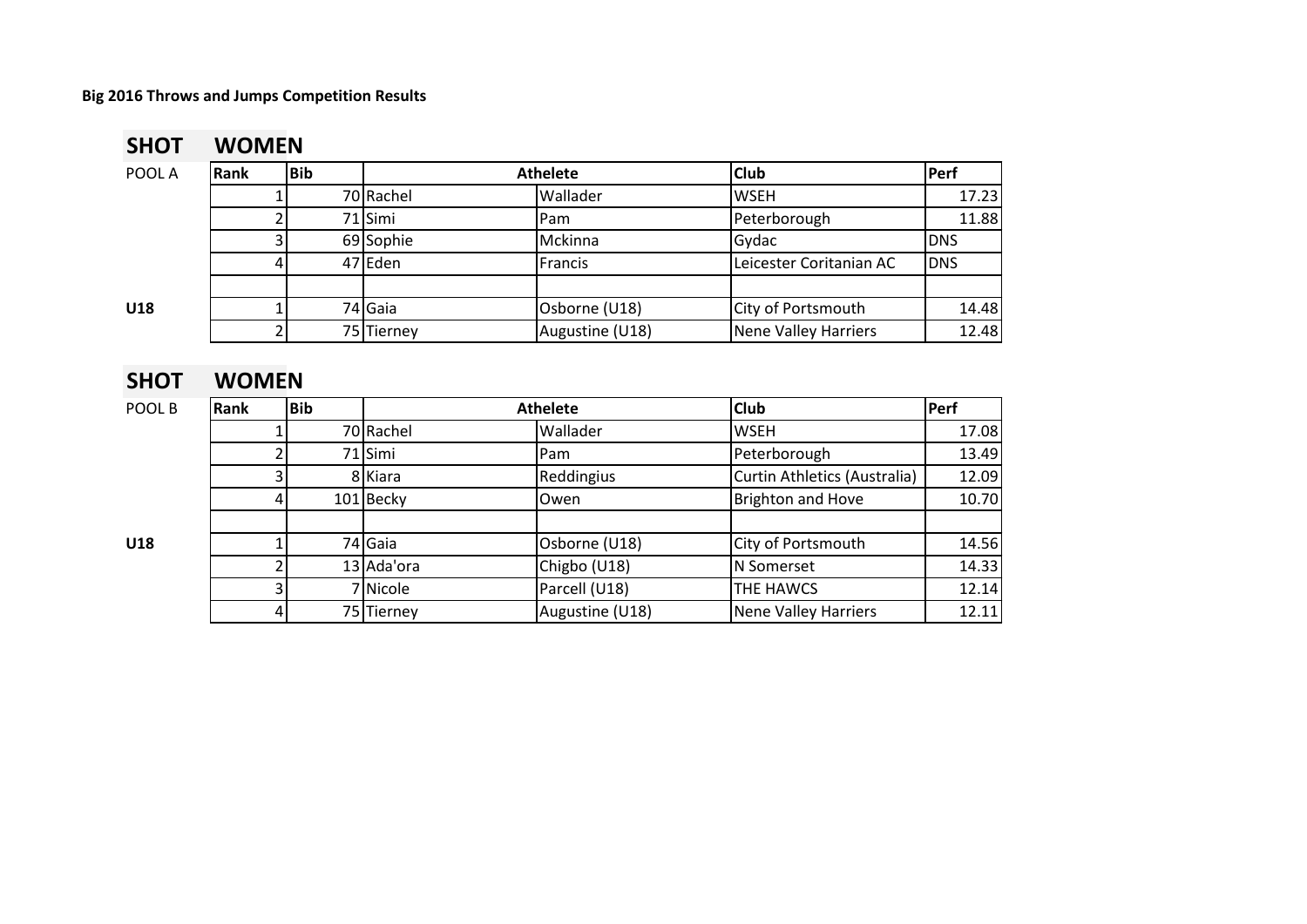# **SHOT MEN**

| Rank | <b>Bib</b> |             | <b>Athelete</b>      | <b>Club</b>                 | Perf  |
|------|------------|-------------|----------------------|-----------------------------|-------|
|      |            | 77 Youcef   | Zatat                | <b>WGEL</b>                 | 16.73 |
|      |            | 78 Martin   | Tinkler              | <b>Nene Valley Harriers</b> | 14.18 |
| ς    |            | 81 Erasmus  | Dwemoh               | South London Harriers       | 13.73 |
|      |            | 79 Richard  | Woodhall             | Dudley and Stourbridge AC   | 13.20 |
| 5    |            | 80 Sam      | Ruddock              | Charnwood AC                | 12.31 |
| 6    |            | 82 Michael  | Martin               | <b>Trafford AC</b>          | 12.19 |
|      |            | 83 Lorn     | <b>Mayers</b>        | Enfield & Haringey          | 11.85 |
| 8    |            | 65 Dan      | Upton                | <b>Trafford AC</b>          | 11.79 |
|      |            |             |                      |                             |       |
|      |            |             |                      |                             |       |
|      |            | 66 Tyrone   | Williams (F37 - 5kg) | <b>Birchfield Harriers</b>  | 9.52  |
|      |            |             |                      |                             |       |
|      |            | 84 Benjamin | Stephens (U20 - 6kg) | <b>Notts</b>                | 13.67 |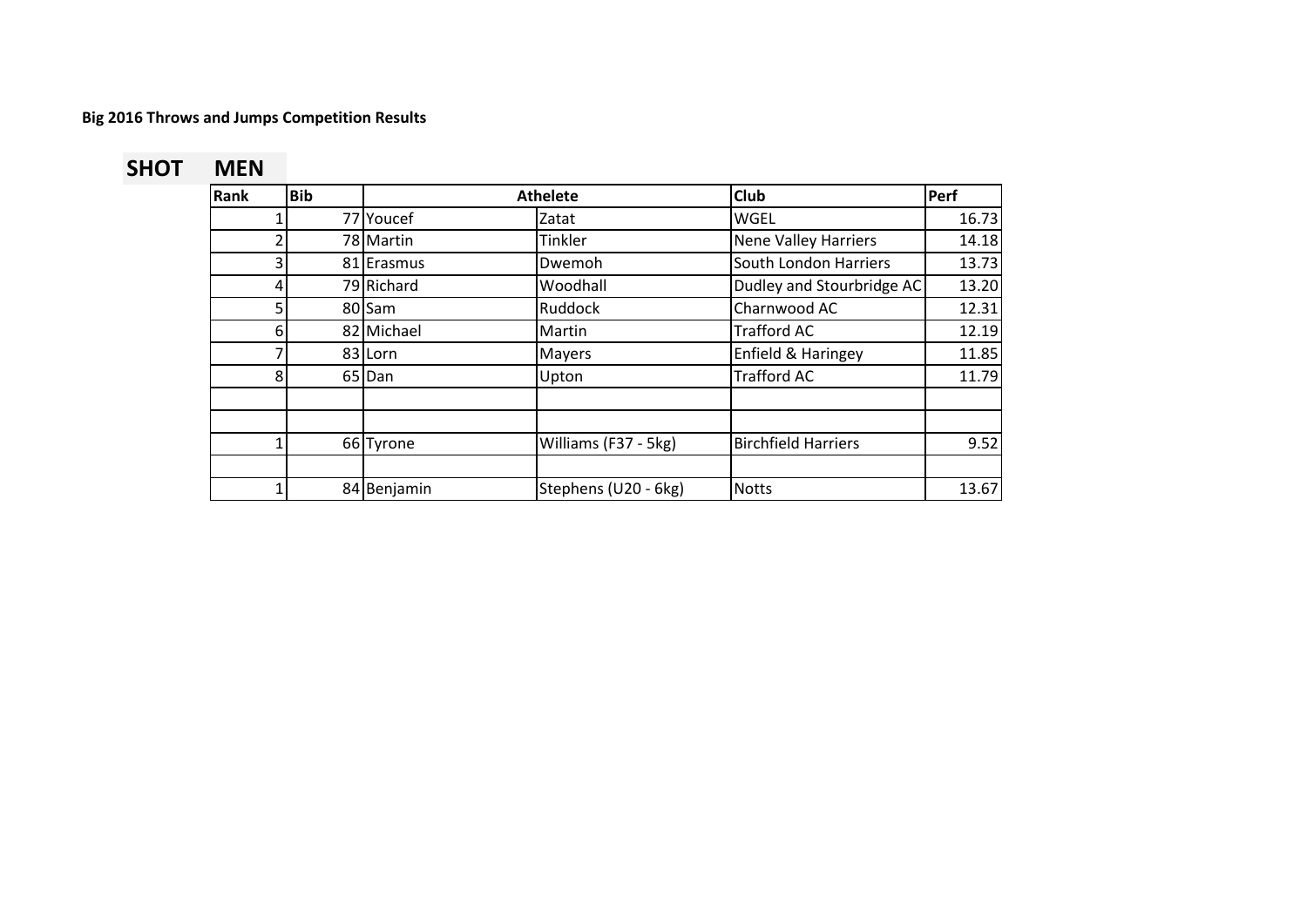**MEN**  $\begin{bmatrix} \text{Rank} \\ \text{Bib} \end{bmatrix}$  Athelete  $\begin{bmatrix} \text{Club} \\ \text{Club} \end{bmatrix}$  Perf  $\begin{bmatrix} \text{Wind (m/s)} \\ \text{Club} \end{bmatrix}$ 1 148 Emmanuel Odubanjo Sale Harriers Manchester | 14.55 | 2.2 2 139 Peter Kirabo WGEL 14.31 1.3 3 138 Mitchel Kirby Leicester Coritanians 14.26 0.2 4 140 Armani James Leicester Coritanian 14.22 1.2 5 137 Nav Childs Thames Valley Harriers 14.12 0.3 6 141 Elliott Baines Seaton AC 13.37 2.4 7 142 Jonathan Ferryman Sale Harriers 13.36 13.36 8 149 Jackson Cowans Dacorum 13.31 2.9 9 143 Andrew Wheeler Australia & Oxford Uni 13.26 0.8 10 147 Tobi Adeniji Halifax Harriers 13.18 1.4 11 144 Dominic Blake Trafford AC 13.08 1.4 12 145 Luke Smith Cambridge University 13.00 1.6 13 136 Julian Golley NEB 12.84 12.84 14 146 Alex Terblanche Oxford University | NM **Athelete**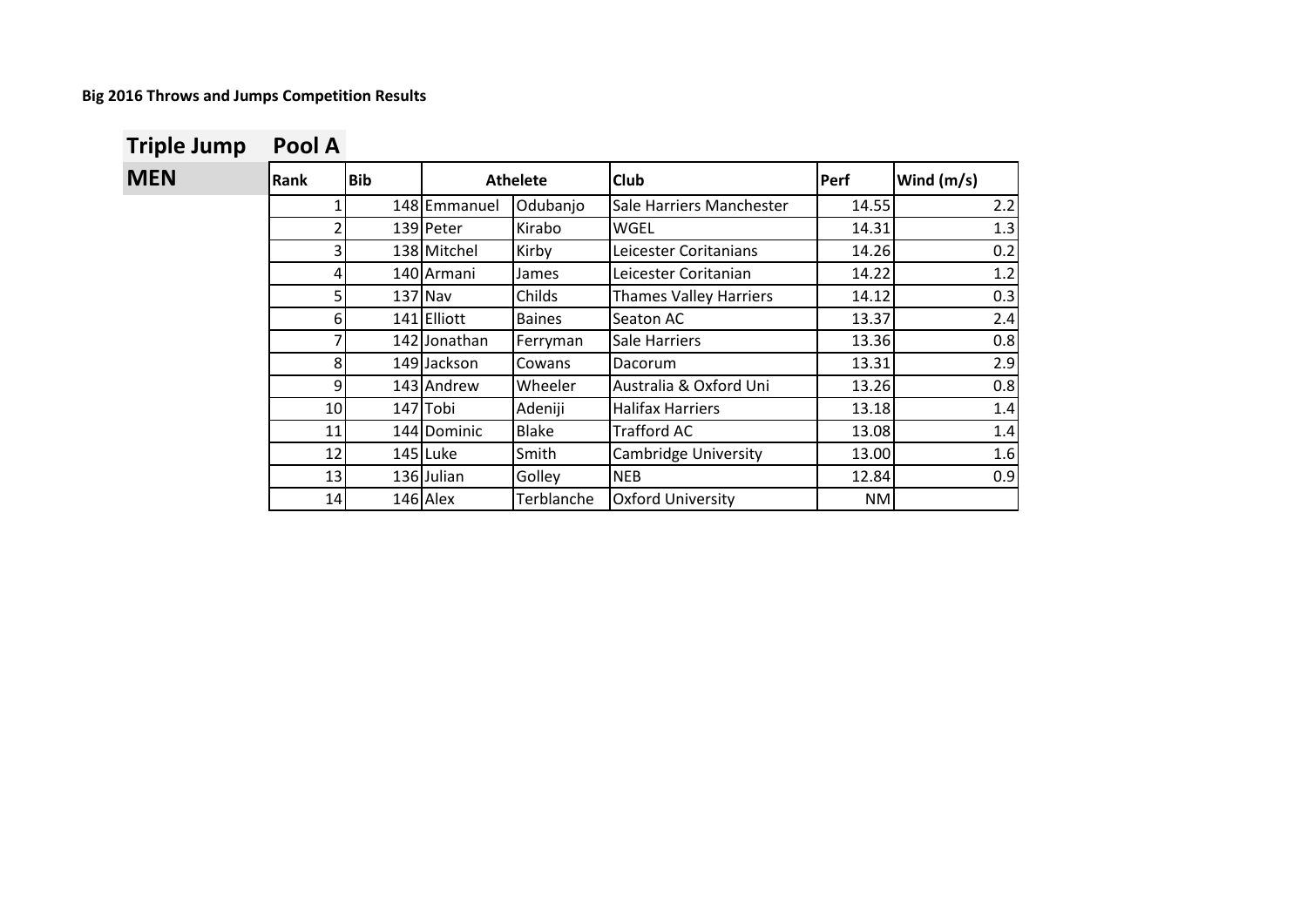|  |  | <b>Triple Jump</b> | Pool B |
|--|--|--------------------|--------|
|--|--|--------------------|--------|

| <b>WOMEN</b> | Rank           | <b>Bib</b> |               | <b>Athelete</b> | <b>Club</b>                   | Perf       | Wind (m/s) |
|--------------|----------------|------------|---------------|-----------------|-------------------------------|------------|------------|
|              |                |            | 150 Chioma    | Matthews        | <b>Blackheath and Bromley</b> | 13.34      | 1.7        |
|              |                |            | 156 Laura     | Zialor          | <b>Marshall Milton Keynes</b> | 12.96      | 0.6        |
|              | $\overline{3}$ |            | 158 Naomi     | Reid            | Derby AC                      | 12.84      | 1.8        |
|              |                |            | 152 Alexandra | Russell         | <b>Wigan Harriers</b>         | 12.81      | 2.0        |
|              |                |            | 151 Zainab    | Ceesay          | WGEL                          | 12.76      | 3.2        |
|              | 61             |            | 157 Ugne      | Liuksaityte     | <b>TVH</b>                    | 11.89      | 1.5        |
|              |                |            | 159 Adelaide  | Omitowoju       | Cambridge and Coleridge       | 11.74      | 1.8        |
|              | 8              |            | 160 Chanel    | <b>Hemmings</b> | <b>WGEL</b>                   | 11.47      | 2.8        |
|              | 9              |            | 161 Angel     | Kerin           | Bournemouth                   | <b>NM</b>  | 0.0        |
|              | 10             |            | 154 Naomi     | Ogbeta          | Trafford AC                   | <b>NM</b>  | 0.0        |
|              | 11             |            | 153 Zara      | Asante          | <b>Blackheath and Bromley</b> | <b>DNS</b> |            |
|              | 12             |            | 155 Montana   | Jackson         | <b>Thames Valley Harriers</b> | <b>DNS</b> |            |
|              | 13             |            | 162 Kayanna   | Reid            | Shaftesbury                   | <b>DNS</b> |            |